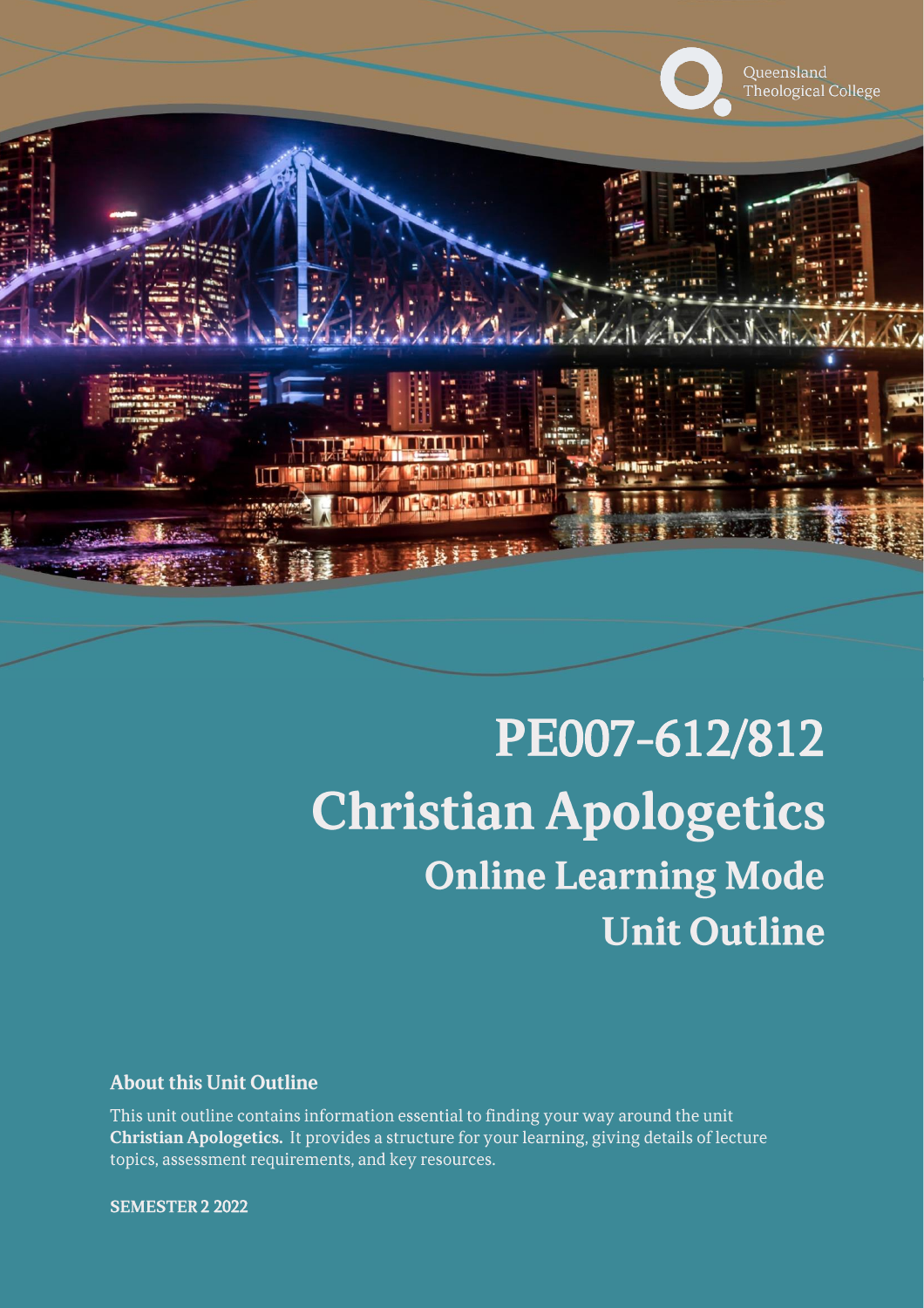## **Important notice**

While every care has been taken to ensure accuracy in the information given below, **it is the personal responsibility of each student to check the current ACT Handbook**, copies of which may be found in the Library or online at [www.actheology.edu.au](http://www.actheology.edu.au/)

It is very important that students plan their time carefully to ensure that reading and especially assignments receive adequate attention and so as to prevent a bottleneck of work at the end of the semester.

It is very important that all quoted material in assignments be properly footnoted and acknowledged. The attention of students is drawn to the ACT's **Academic Misconduct Policy**, as well as ACT **Late Penalties Policy** and **Extensions Policy**, all of which are available on the ACT website. Failure to comply with the standards required will incur penalties as outlined in the relevant ACT Policies.

The attention of students is also drawn to the section in the current ACT Handbook, headed **"Guidelines for Essays in Coursework Units"** (see also the QTC Student Handbook). All essays and assignments should comply with these standards.

Students should be aware that the delivery of this unit and results awarded are moderated by the ACT. See the ACT "Moderation Policy" and "Moderation Procedure" at [www.actheology.edu.au/documents/](http://www.actheology.edu.au/documents/) for full details.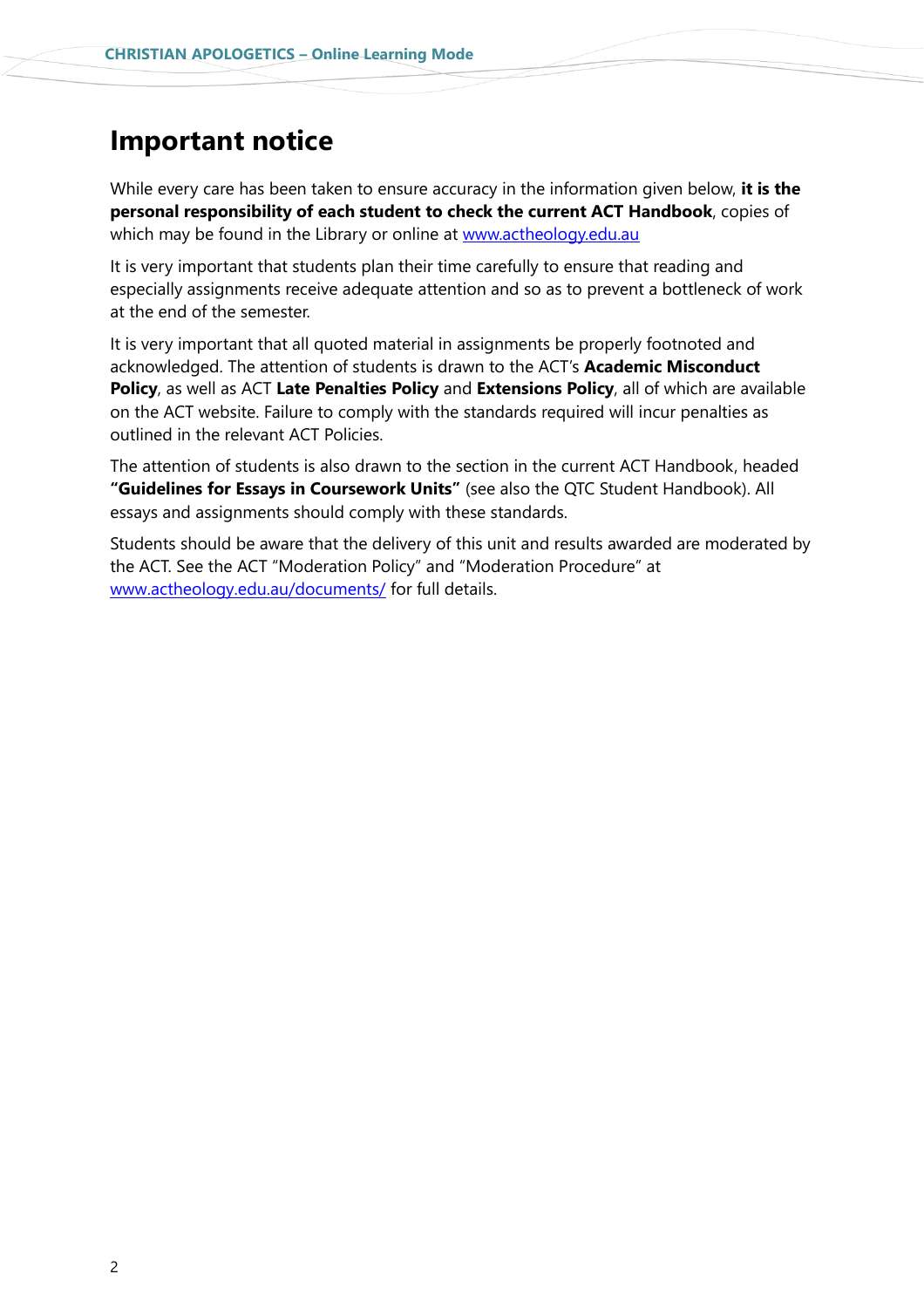## **Information about this unit Unit description**

This unit is designed to help students explore and develop proficiency in the discipline of Christian apologetics, the task of defending the Christian faith from attacks and commending it against rival claimants. This involves examination of the biblical and theological foundations for apologetics, philosophical issues regarding the nature of truth and when there is epistemological warrant for beliefs, and some awareness of the history of apologetics throughout the centuries. From there the unit will consider the arguments for and against the major 'schools' or approaches to apologetics in the current era so that students may make an informed decision as to which approach best commends the gospel on its own terms. With this framework in place, the unit will then turn to the various classical arguments for the existence of God from natural theology, arguments for the Christian faith arising from Scripture's claims, understanding the nature of various critiques on Christian claims and responses that have been made to these, as well as critical interaction with some of the main alternatives to Christianity.

## **ACT Census date**

### **19 August 2022**

Students must confirm their enrolment in this unit with the QTC Registrar by Friday 19 August 2022. This is the last day on which you may withdraw from the unit without academic penalty (a Fail), or without being liable for the tuition fees. To make a change in your enrolment you must contact the QTC Registrar in writing at: [registrar@qtc.edu.au.](mailto:registrar@qtc.edu.au)

## **Learning Outcomes**

### **PE007-612 Learning Outcomes**

On completion of this unit, the student should have achieved the following learning outcomes:

### Know and understand

1. [Demonstrate](https://www.actheology.edu.au/unit/PE007-612/#demonstrate) [developing](https://www.actheology.edu.au/unit/PE007-612/#developing) knowledge and understanding of Christian apologetics.

### Be able to:

- 1. [Analyse](https://www.actheology.edu.au/unit/PE007-612/#analyse) the nature of Christian apologetics
- 2. Comment [critically](https://www.actheology.edu.au/unit/PE007-612/#critically) on [critiques](https://www.actheology.edu.au/unit/PE007-612/#critique) of Christianity from a Christian perspective
- 3. [Demonstrate](https://www.actheology.edu.au/unit/PE007-612/#demonstrate) skills in defending the truth claims of the Christian faith
- 4. Present [analytical](https://www.actheology.edu.au/unit/PE007-612/#analytical) evidence-based perspectives on Christian apologetics

### Be in a position to:

1. Apply perspectives from 'Christian Apologetics' to contemporary Christian living and ministry contexts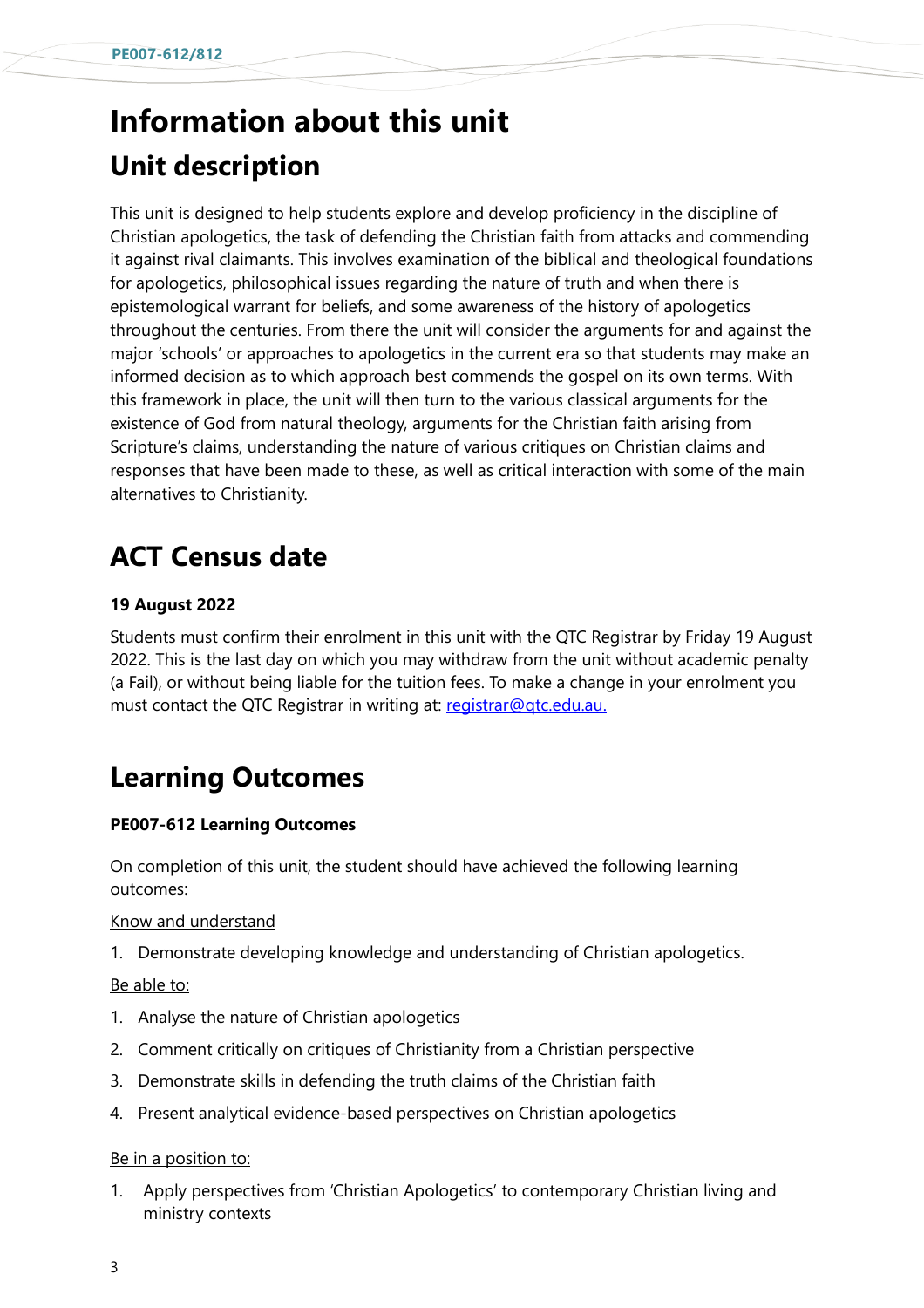### **PE007-812 Learning Outcomes**

On completion of this unit, the student should have achieved the following learning outcomes:

### Know and understand

1. Demonstrate advanced knowledge and understanding of Christian apologetics

#### Be able to:

- 1. Examine the nature of Christian apologetics
- 2. Interpret critiques of Christianity from a Christian perspective
- 3. Demonstrate skills in defending the truth claims of the Christian faith
- 4. Present research-aware evidence-based perspectives on Christian apologetics

### Be in a position to:

1. Apply perspectives from 'Christian Apologetics' to contemporary Christian living and ministry practice as a reflective practitioner

### **How this unit contributes to the course**

This unit is designed to provide a summary of the theological underpinnings of Christian Apologetics, together with an introduction to different applied approaches to evangelical apologetics. We will also consider some important theological and philosophical approaches to apologetics. It is intended that this unit will assist students to be able to better know, worship and declare the God who is revealed in Scripture above all as Father, Son and Holy Spirit, and who has acted supremely towards humanity in the work of his incarnate Son. This unit aims to help integrate the findings of units in biblical studies and provide a foundation for ministry practices developed in the practical theology units.

### **Pre-requisites and Co-requisites**

PE007-612 is a level 6 elective unit in the Diploma of Theology, Diploma of Ministry, Associate Degree of Theology, Bachelor of Theology and Bachelor of Ministry courses. PE007-812 is a level 8 elective unit in the Master of Divinity, Master of Theology, Graduate Diploma of Divinity and Graduate Certificate of Divinity courses.

There are no pre-requisites or co-requisites for this unit.

### **How this unit is organised & what we expect of you**

The unit is taught over a Semester comprised of 13 teaching weeks (with a mid-Semester break part-way through), followed by an assessment period. It is delivered online, requiring students to have regular access to a reliable internet connection and an internet-capable device suitable for downloading unit content and completing written unit assessments.

Weekly unit material will be delivered in a mixture of formats, predominantly video recordings prepared specifically for online delivery, alongside written materials drawn from publications, together with notes and other resources produced by the lecturer. All materials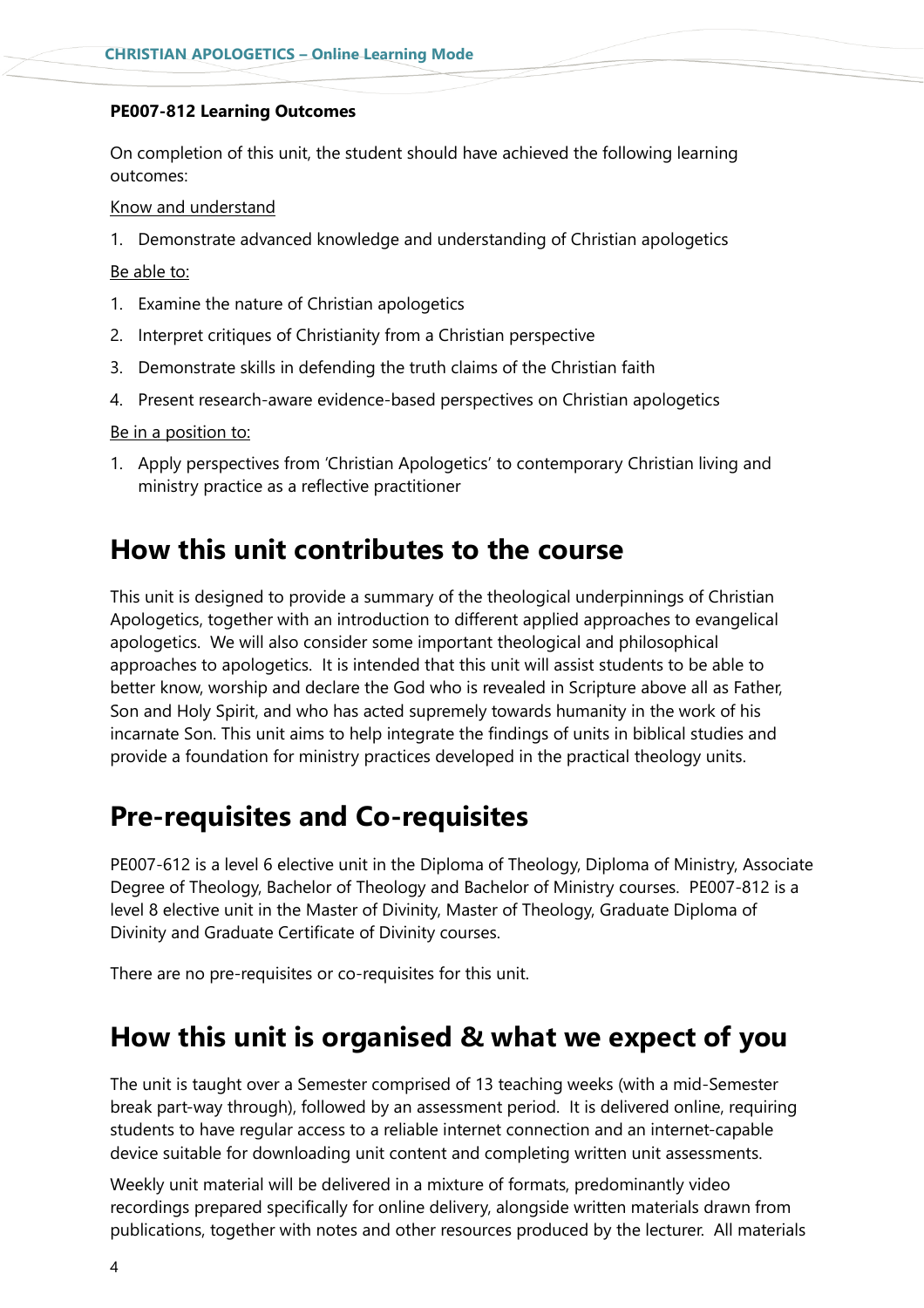supplied by the lecturer will be made available through the QTC Moodle page for this unit; students will also participate in online discussions and activities through Moodle.

This unit is worth 12 credit points towards your degree. A 12 credit-point unit is considered to require an average time commitment of around 10 hours per week across all of the teaching and assessment weeks. Please speak with the lecturer as a matter of urgency if you are finding that you need to consistently spend more time than this on PE007.

Students are expected to attend all lectures, complete any set pre reading and complete any assessment tasks by the relevant due date. This includes participation in online forums. Please do be in touch as soon as you can if you anticipate having any difficulties with your assessments or with meeting the due date, and if you require an extension for one of your assessments please contact the QTC Registrar at registrar@gtc.edu.au as early as possible.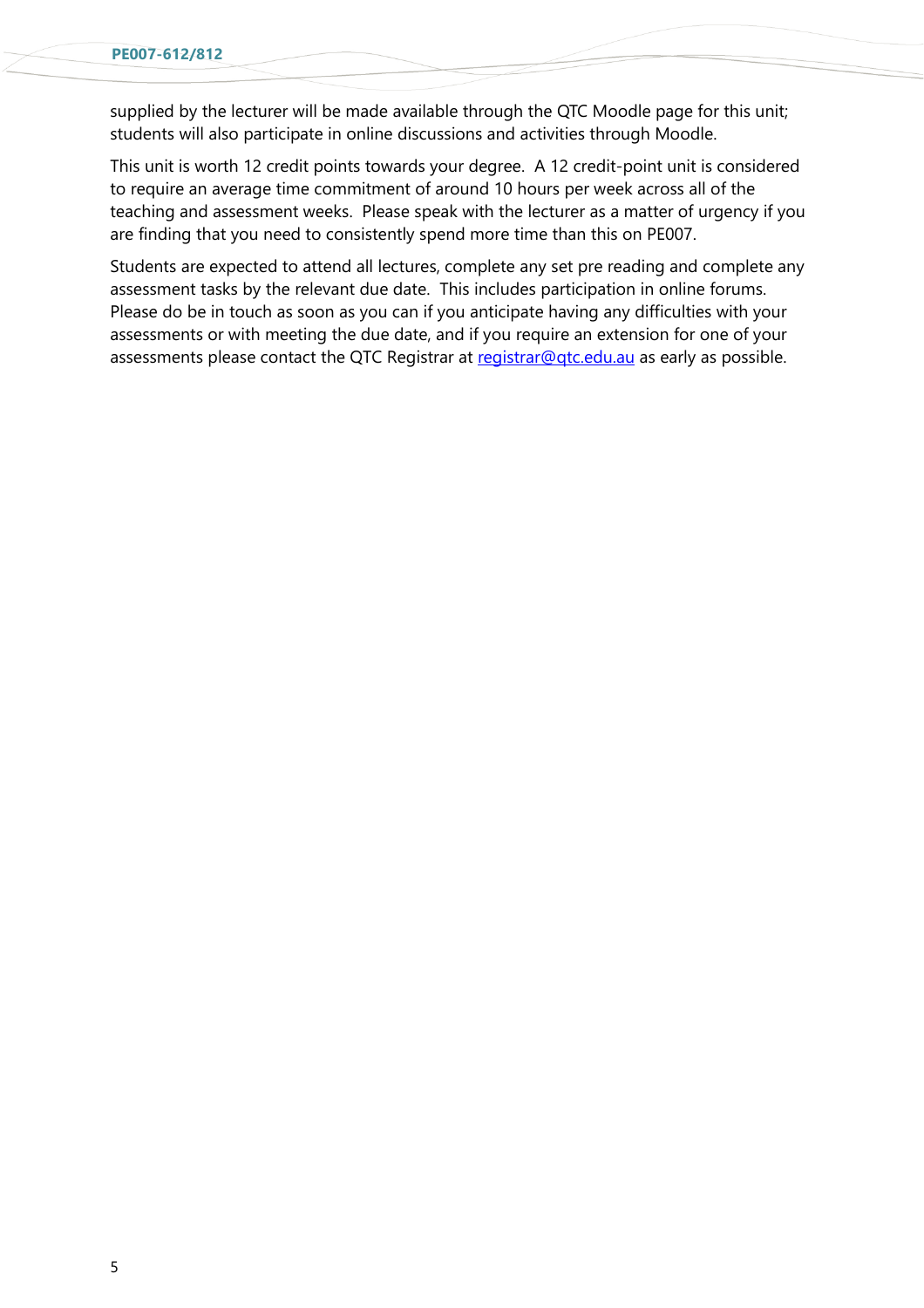## **Teaching staff**

UNIT CO-ORDINATOR & ONLINE TUTOR **Dr Simon Kennedy**

E [skennedy@qtc.edu.au](mailto:skennedy@qtc.edu.au)

Please feel free to contact Simon if you have any problems or concerns about the unit.

LECTURER (Online video content) **Dr Mark Baddeley**

## **Other Key Contacts**

### **Registrar's office**

Contact the Registrar's office for any queries about which unit to enrol in next, if you wish to change your enrolment, defer due to illness, family circumstances etc., or request an extension for your assessment (criteria apply).

- P 07 3062 6939
- E [registrar@qtc.edu.au](mailto:registrar@qtc.edu.au)

### **Moodle and Turnitin functions and queries**

Contact the Registrar for help if something on Moodle is not working, if you need help using Moodle or Turnitin.

- P 07 3062 6939
- E registrar@gtc.edu.au

### **Library/Resources**

Contact the Librarian for help with finding resources for your assessment, for finding full-text database articles, for help with logging into the library databases and catalogue, to request a chapter of a book or article emailed to you, to request a book posted to you, and for help with how to renew a book for longer or place a hold on a book currently out to another person.

Also contact the library for any queries about audio/video recordings of your class on Moodle.

- P 07 3062 6939
- E [library@qtc.edu.au](mailto:library@qtc.edu.au)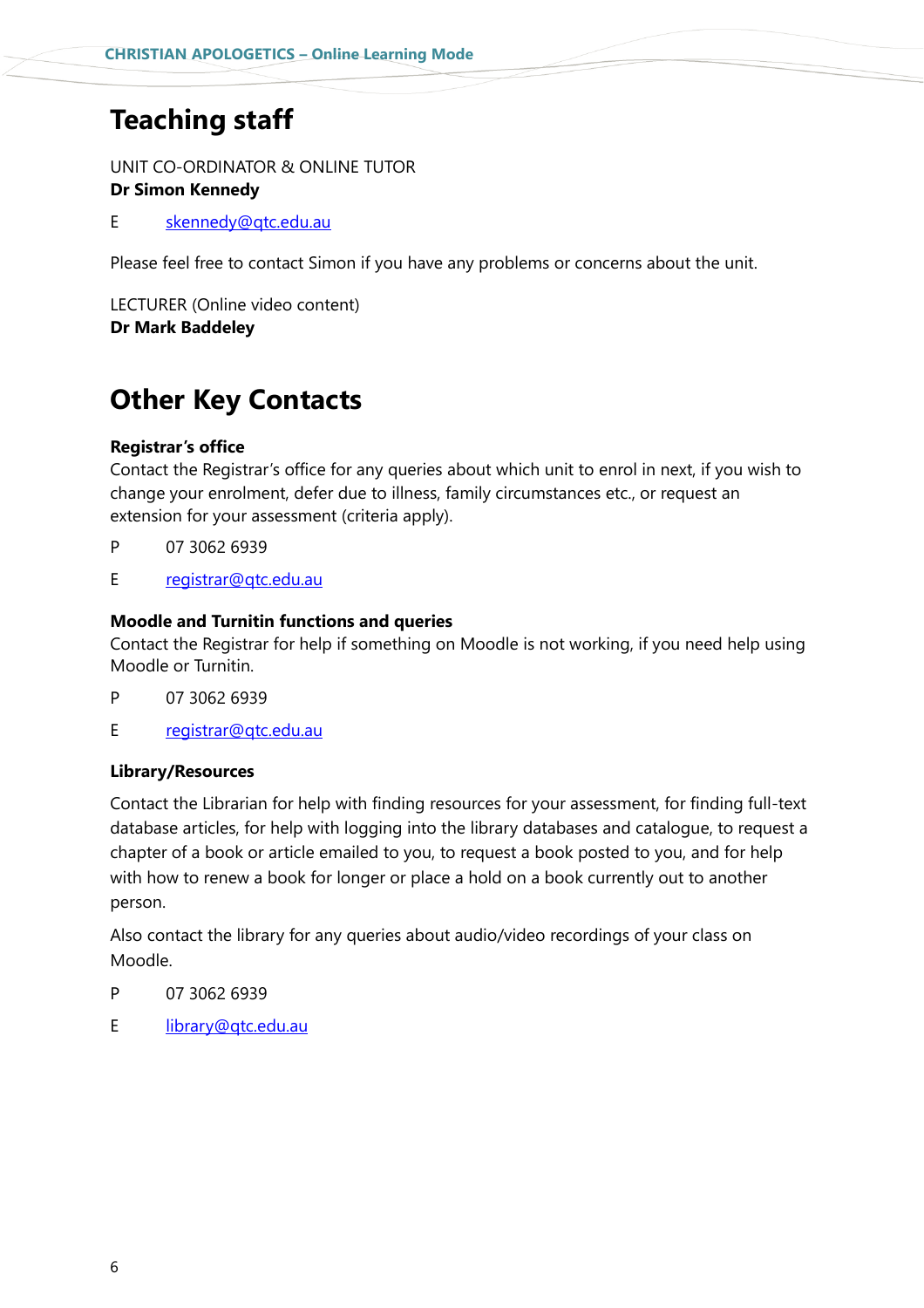## **Unit timetable: topics & teaching**

| <b>WEEK</b>                                  | <b>LECTURE TOPIC</b>                                                                      |  |
|----------------------------------------------|-------------------------------------------------------------------------------------------|--|
| WEEK 1                                       | Introduction, Theological Foundations                                                     |  |
| WEEK <sub>2</sub>                            | Theological Foundations, Epistemological Considerations                                   |  |
| WEEK 3                                       | <b>History of Apologetics</b>                                                             |  |
| WEEK 4                                       | Apologetic Frameworks                                                                     |  |
| ESSAY WRITING WEEK: 8 August - 12 August     |                                                                                           |  |
| WEEK 5                                       | Apologetic Frameworks                                                                     |  |
| WEEK 6                                       | Cosmological, design, and moral arguments for the existence of God                        |  |
| WEEK 7                                       | Ontological and other natural theology arguments                                          |  |
| WEEK <sub>8</sub>                            | Arguments for the resurrection and the canon of Scripture                                 |  |
| WEEK 9                                       | The problem of evil and suffering                                                         |  |
| MID-SEMESTER BREAK: 17 September - 3 October |                                                                                           |  |
| WEEK 10                                      | The challenge to Christian exclusivity from the existence of other faiths                 |  |
| WEEK 11                                      | The challenge to Christian truth claims from the OT and the doctrine of<br>Hell           |  |
| WEEK 12                                      | Major alternatives to the Christian faith and the challenge of Christian<br>sexual ethics |  |
| WEEK 13                                      | Constructing an apologetic approach                                                       |  |
| ASSESSMENT WEEKS: 31 October - 18 November   |                                                                                           |  |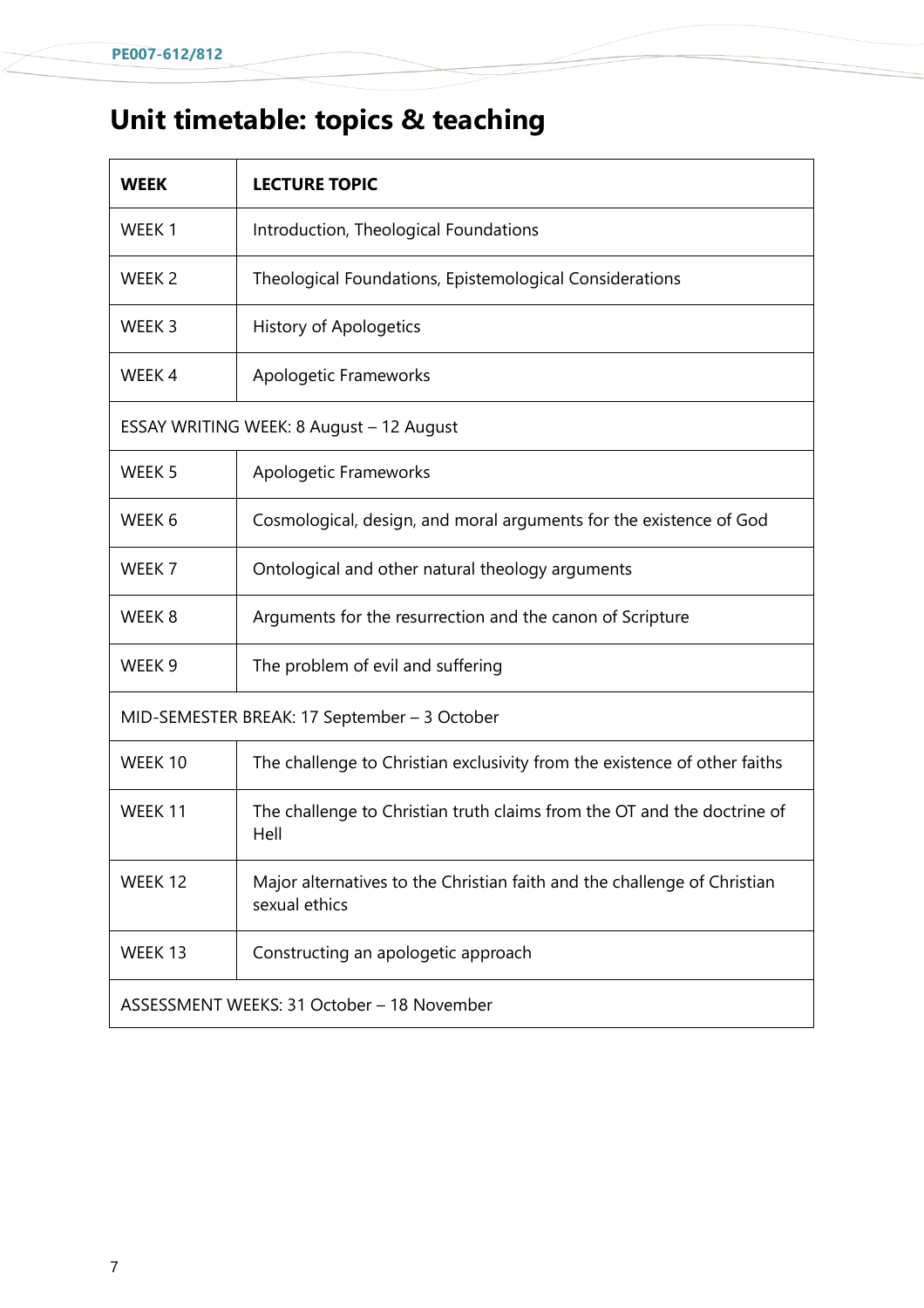## **PE007-612 Assessments**

**Assessments are submitted online via Moodle by 11.55pm on the due date** (with the exception of timed online quizzes and onsite exams). If you experience difficulty submitting due to internet issues close to 11.55pm, please email registrar@gtc.edu.au explaining the issue. Attach a copy of your assessment and a screen shot of the folder in which your document is saved to show that you have not made changes after the due time.

### **In order to pass the unit, you must submit all assessment pieces and attain a mark of at least 50% for the unit as a whole.**

Unless an extension has been applied for and granted in accordance with the Policy found in the QTC Handbook, where a student submits an assessment past its due date, in accordance with the ACT **Late Penalties** Policy, the assessment marks will be reduced at the rate of **5%** of the total possible marks for the assessment item **per calendar day**, up to 10 days late, after which point the mark awarded shall be zero. Where the assessment is a **Take-Home Exam**, the assessment marks will be reduced at the rate of **12%** of the total possible marks for the assessment item **per calendar day**, up to 3 days late, after which point the mark awarded shall be zero.

Your submitted assessment items must also be within **10% of the required word limit**, and failure to meet this requirement shall result in a penalty of **10%** of the total possible mark being deducted. **Please see the QTC Handbook for full details on what is included within your total word count.** Please also note that **footnotes** in their entirety **should not exceed 25% of the prescribed essay length**. A **10%** penalty of the final grade applies if footnotes are more than 25% of the prescribed essay length. QTC seeks to prepare you for ministry, and in ministry delivering presentations on time and within an acceptable length are essential skills.

| <b>ASSESSMENT TASK</b>                                                                 | <b>DESCRIPTION</b>                                                                                                                                                                                                                                                                                                                                                                                                                                                                                                             |  |
|----------------------------------------------------------------------------------------|--------------------------------------------------------------------------------------------------------------------------------------------------------------------------------------------------------------------------------------------------------------------------------------------------------------------------------------------------------------------------------------------------------------------------------------------------------------------------------------------------------------------------------|--|
| <b>Online Forum</b><br><b>Contributions</b><br>Approx. 500 words<br>10% of final grade | On two occasions during the semester, students will<br>be asked to upload a brief 150-word summary of one<br>or more key ideas of their own choice from the topic<br>for that week, with the lecturer allocating students to<br>weeks for this task at the end of Week 1. When not<br>scheduled to provide a summary, each student shall, in<br>other weeks, respond briefly to the summaries<br>uploaded by other students to the forum.                                                                                      |  |
|                                                                                        | Students will be assessed on their contribution to the<br>forum over ten weeks of Semester. No forum<br>contributions are required in Weeks 1 or 13, or in the<br>week the week the research essay is due. See further<br>details in the Guide to Assessments. In line with ACT<br>attendance requirements, students must contribute in<br>at least eight out of the ten weeks, otherwise they will<br>receive a mark of zero out of ten.<br>A notional total word count of 500 words is allocated<br>to this assessment item. |  |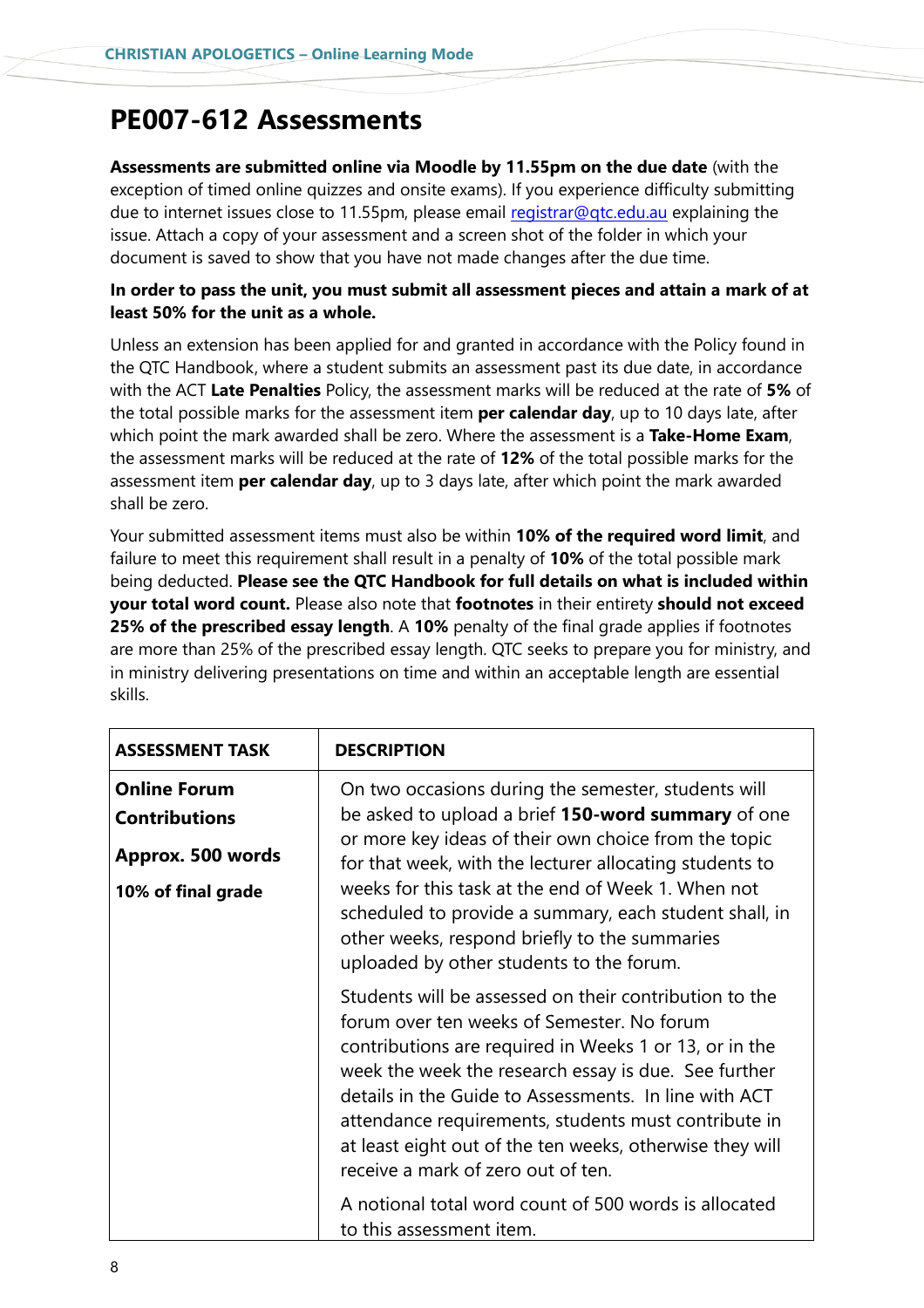| <b>Research Essay</b><br>2500 words                                | Write a 2500 word essay on ONE of the following<br>topics:                                                                                                                                                                                |  |  |
|--------------------------------------------------------------------|-------------------------------------------------------------------------------------------------------------------------------------------------------------------------------------------------------------------------------------------|--|--|
| 40% of Final Grade<br><b>DUE Friday 9</b><br>September, at 11:55pm | 1. Describe and critically evaluate the apologetic<br>strategy in one substantial extant work by one of the<br>Apologists.                                                                                                                |  |  |
|                                                                    | 2. Outline some of the key challenges to the Christian<br>faith offered by the New Atheism and some of the<br>ways in which these challenges can be met.                                                                                  |  |  |
|                                                                    | 3. Is it possible to defend the rationality of the<br>Christian faith without implicitly endorsing an 'I<br>understand in order to believe' view of the<br>relationship of faith and reason?                                              |  |  |
|                                                                    | 4. What difference, if any, is there in apologetic<br>practice between arguing from general revelation<br>and offering a natural theology? What are the<br>implications of your answer for how we should<br>undertake Apologetics?        |  |  |
|                                                                    | 5. Critically evaluate the usefulness of Aquinas 'five<br>ways' as an argument for the existence of God.                                                                                                                                  |  |  |
|                                                                    | 6. Critically evaluate two theodicies for their utility in<br>responding to the problems of evil and/or suffering.                                                                                                                        |  |  |
|                                                                    | 7. Critically evaluate the usefulness of the argument<br>from the fine tuning of the universe for the existence<br>of God                                                                                                                 |  |  |
| <b>Take Home Exam</b>                                              | The Exam response will involve:                                                                                                                                                                                                           |  |  |
| 2500 words                                                         | Letter to the editor for the newspaper (500 words)<br>1.                                                                                                                                                                                  |  |  |
| 50% of Final Grade                                                 | Brief tract to be handed out to interested non-<br>2.                                                                                                                                                                                     |  |  |
| <b>DUE Friday 11</b><br>November, at 11.55pm                       | Christians (1000 words)                                                                                                                                                                                                                   |  |  |
| (examination paper                                                 | 3.<br>Item in the church bulletin (1000 words)                                                                                                                                                                                            |  |  |
| released Friday 4<br>November)                                     | All three items will have a choice of topics selected from<br>material covered in the unit to be the subject of that part<br>of the assessment task. Students will receive the Take-<br>Home Exam questions one week before the due date. |  |  |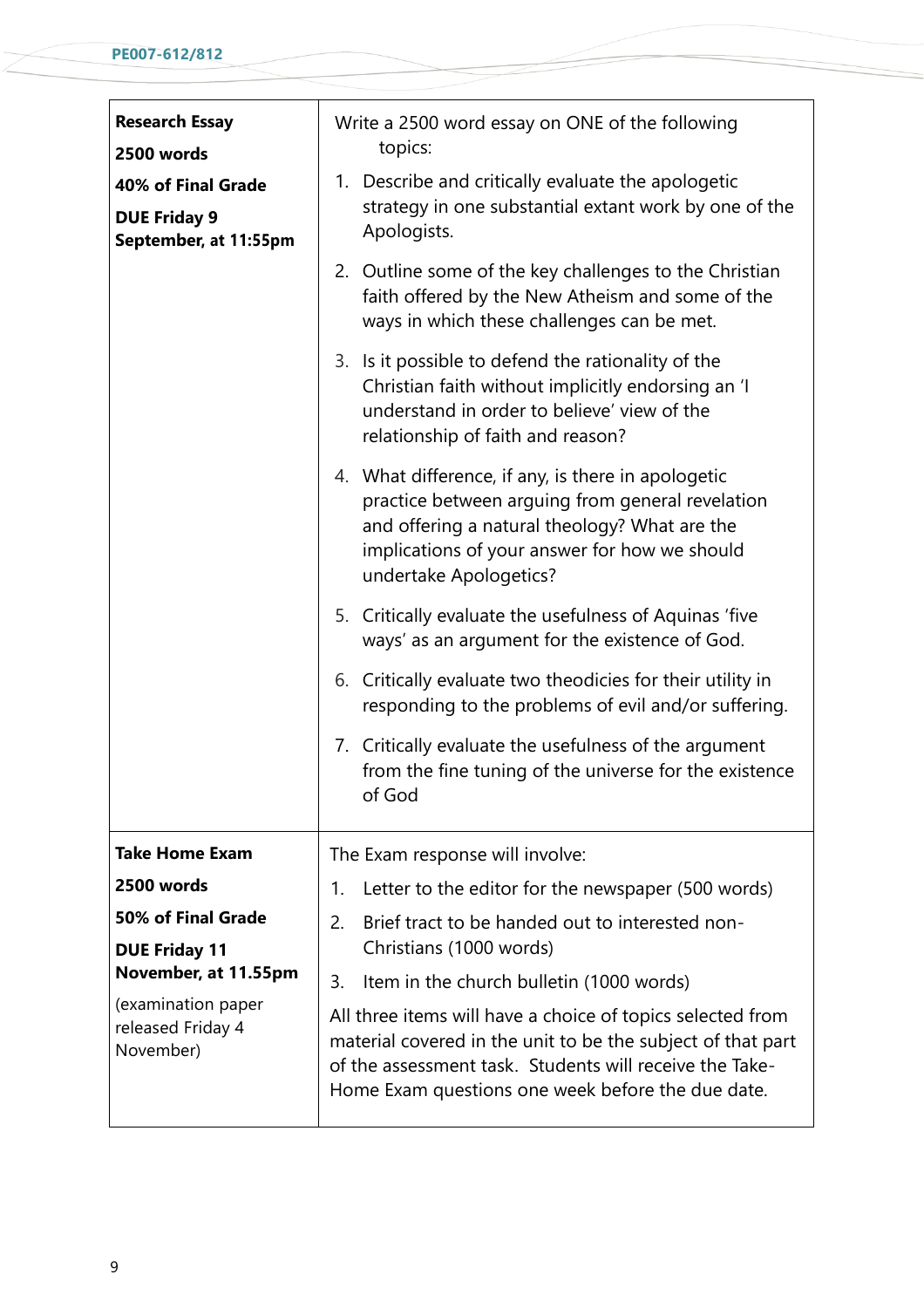## **PE007-812 Assessments**

**Assessments are submitted online via Moodle by 11.55pm on the due date** (with the exception of timed online quizzes and onsite exams). If you experience difficulty submitting due to internet issues close to 11.55pm, please email registrar@gtc.edu.au explaining the issue. Attach a copy of your assessment and a screen shot of the folder in which your document is saved to show that you have not made changes after the due time.

### **In order to pass the unit, you must submit all assessment pieces and attain a mark of at least 50% for the unit as a whole.**

Unless an extension has been applied for and granted in accordance with the Policy found in the QTC Handbook, where a student submits an assessment past its due date, in accordance with the ACT **Late Penalties** Policy, the assessment marks will be reduced at the rate of **5%** of the total possible marks for the assessment item **per calendar day**, up to 10 days late, after which point the mark awarded shall be zero. Where the assessment is a **Take-Home Exam**, the assessment marks will be reduced at the rate of **12%** of the total possible marks for the assessment item **per calendar day**, up to 3 days late, after which point the mark awarded shall be zero.

Your submitted assessment items must also be within **10% of the required word limit**, and failure to meet this requirement shall result in a penalty of **10%** of the total possible mark being deducted. **Please see the QTC Handbook for full details on what is included within your total word count**. Please also note that **footnotes** in their entirety **should not exceed 25% of the prescribed essay length**. A **10%** penalty of the final grade applies if footnotes are more than 25% of the prescribed essay length. QTC seeks to prepare you for ministry, and in ministry delivering presentations on time and within an acceptable length are essential skills.

| ASSESSMENT TASK                                                                        | <b>DESCRIPTION</b>                                                                                                                                                                                                                                                                                                                                                                                                                                                                                           |
|----------------------------------------------------------------------------------------|--------------------------------------------------------------------------------------------------------------------------------------------------------------------------------------------------------------------------------------------------------------------------------------------------------------------------------------------------------------------------------------------------------------------------------------------------------------------------------------------------------------|
| <b>Online Forum</b><br><b>Contributions</b><br>Approx. 500 words<br>10% of final grade | On two occasions during the semester, students will be<br>asked to upload a brief 200-word summary of one or<br>more key ideas of their own choice from the topic for<br>that week, with the lecturer allocating students to<br>weeks for this task at the end of Week 1. When not<br>scheduled to provide a summary, each student shall, in<br>other weeks, respond briefly to the summaries<br>uploaded by other students to the forum.                                                                    |
|                                                                                        | Students will be assessed on their contribution to the<br>forum over ten weeks of Semester. No forum<br>contributions are required in Weeks 1 or 13, or in the<br>week the essay is due. See further details in the Guide<br>to Assessments. In line with ACT attendance<br>requirements, students must contribute in at least eight<br>out of the ten weeks, otherwise they will receive a mark<br>of zero out of ten.<br>A notional total word count of 500 words is allocated to<br>this assessment item. |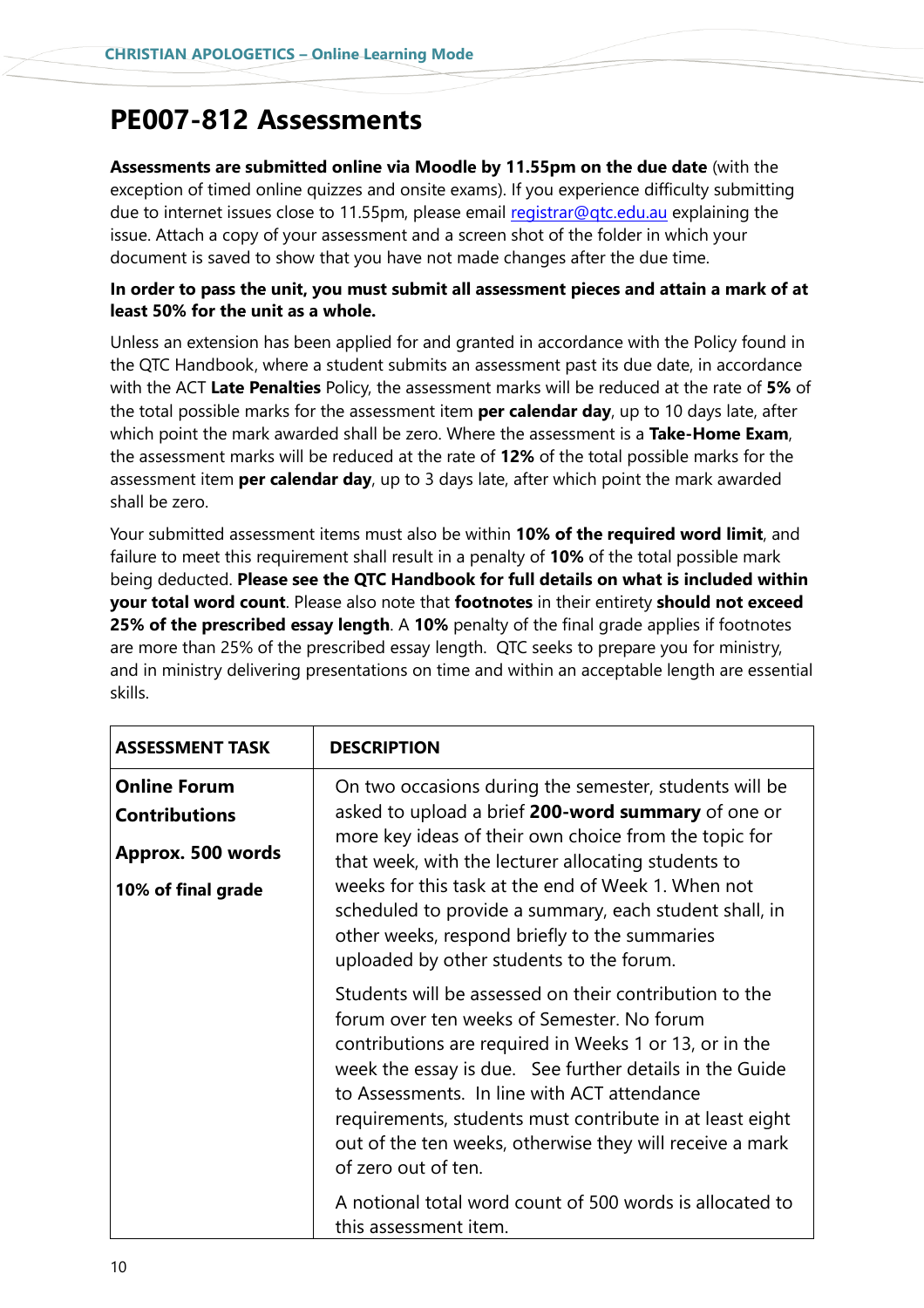| <b>Research Essay</b><br>3,000 words         | Write a 3000 word essay on ONE of the following<br>topics:                                                                                                                                                                                |  |  |
|----------------------------------------------|-------------------------------------------------------------------------------------------------------------------------------------------------------------------------------------------------------------------------------------------|--|--|
| 40% of Final Grade<br><b>DUE Friday 9</b>    | Describe and critically evaluate Athanasius' apologetic<br>1.<br>strategy in Against the Gentiles.                                                                                                                                        |  |  |
| September, at 11:55pm                        | 2. Outline the nature of the challenge to the Christian<br>faith presented in Hume's An Enquiry Concerning<br>Human Understanding and some of the ways in which<br>these challenges can be met.                                           |  |  |
|                                              | 3. How should a 'faith seeking understanding' view of<br>the relationship of faith and reason influence our<br>approach to Apologetics?                                                                                                   |  |  |
|                                              | 4. Should Apologetics focus more on arguments from<br>creation or from special revelation (e.g. Scripture, the<br>cross)? Why?                                                                                                            |  |  |
|                                              | 5. Critically evaluate the usefulness of the ontological<br>argument and the argument that belief in God is a<br>basic belief as arguments for the existence of God.                                                                      |  |  |
|                                              | How should a Christian apologist respond to the<br>6.<br>challenge of the problems of evil and suffering?                                                                                                                                 |  |  |
|                                              | 7. Critically evaluate the strengths and weaknesses of<br>the argument for the existence of God from the<br>existence of morality.                                                                                                        |  |  |
| <b>Take Home Exam</b>                        | The Take Home Exam will involve:                                                                                                                                                                                                          |  |  |
| 3,000 words                                  | Letter to the editor for the newspaper (500 words)<br>1.                                                                                                                                                                                  |  |  |
| 50% of Final Grade                           | Brief tract to be handed out to interested non-<br>2.                                                                                                                                                                                     |  |  |
| <b>DUE Friday 11</b><br>November, at 11.55pm | Christians (1800 words)                                                                                                                                                                                                                   |  |  |
| (examination paper                           | Item in the church bulletin (1200 words)<br>3.                                                                                                                                                                                            |  |  |
| released Friday 4<br>November)               | All three items will have a choice of topics selected from<br>material covered in the unit to be the subject of that part<br>of the assessment task. Students will receive the Take-<br>Home Exam questions one week before the due date. |  |  |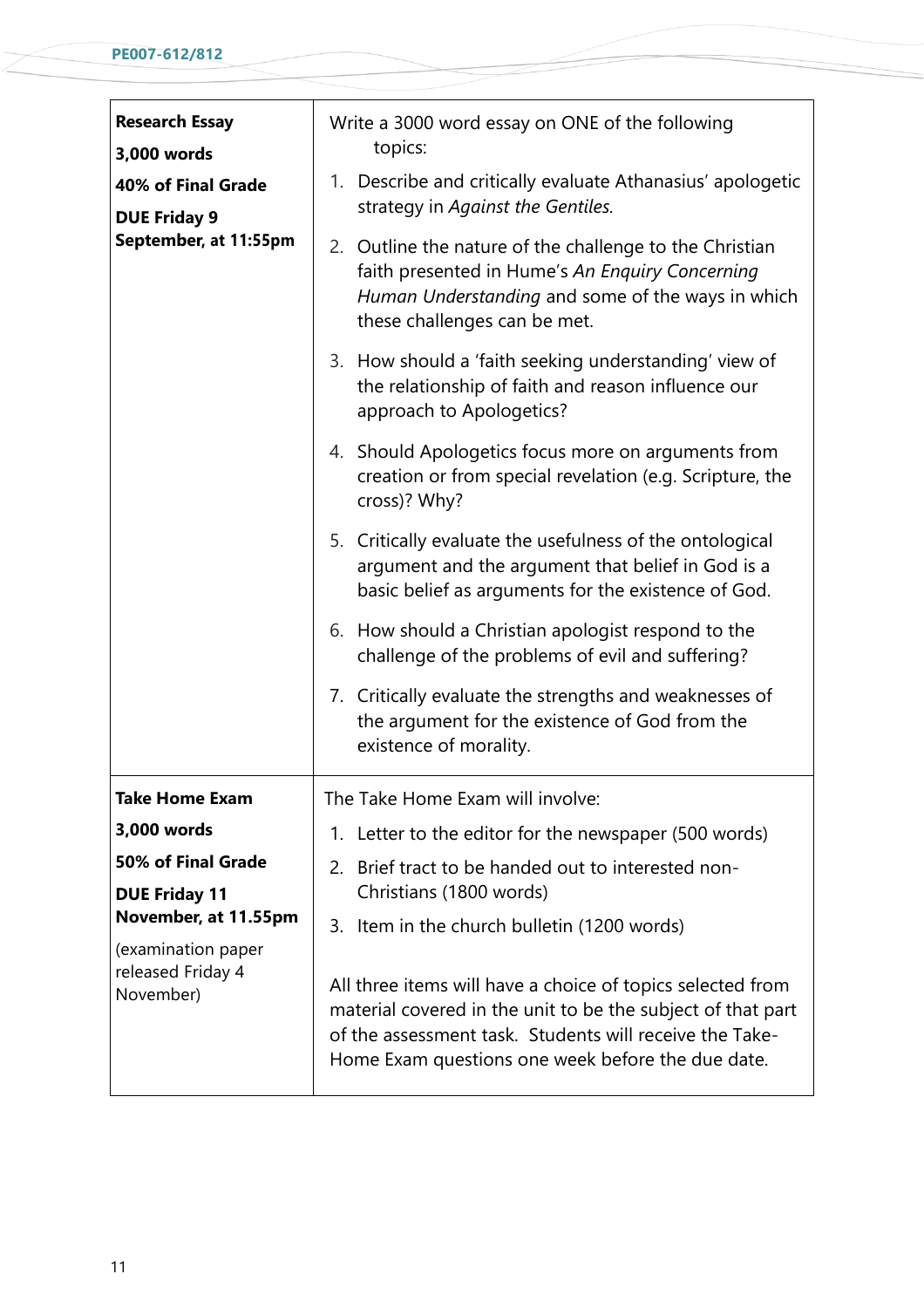## **Guide to Assessments**

*What are we looking for?*

### **General Remarks**

All students are expected to read the guidelines for written assignments provided in the ACT Handbooks, available in the library or online. You should also read the relevant sections of the QTC Student Handbook.

All written work for this unit should conform to the guidelines of the *SBL Handbook of Style*  (with the exception of Australian spelling conventions.)

All Greek and Hebrew cited must be typed in a Unicode font; SBL BibLit is commended as one font covering Greek Hebrew and Roman Unicode ranges, but is not required. It is freely available from the SBL website:<http://www.sbl-site.org/educational/biblicalfonts.aspx>

The Learning Resources listed in this outline provide a beginning point for research for assessments for this unit; students are expected to engage with the works listed there but are not limited to these resources.

### **Online Forum Contributions**

Regarding the online participation requirement, we will run on a Monday-to-Monday cycle. You will have seven days from the date of the "class" to post any contributions which you would like to make to the forum, if you would like these contributions to go towards your 10% online participation mark. For example, in Week 3, you will be able to contribute comments that "count" from 5pm on the Monday of Week 3, until 11:59pm on the Monday of Week 4. (I give you a few extra hours to contribute as a bonus rather than an exact seven days!) You are not required to contribute in Week 1 - the formal requirement for online participation will not begin until Week 2. You are also not required to contribute in the week following Monday 5 September, nor in Week 13 of the Unit.

Weekly topics will be assigned in Week 1 of the unit. When it is not a week where you are listed as having to supply a 150-word (for PE007-612) or 200-word (for PE007-812) contribution on the weekly topic, you should give some brief remarks or reflections responding to the students who have posted contributions that week.

In order to receive a mark for forum contributions, you need to post something appropriate on at least eight out of the ten weeks when the forums will run and students will be posting contributions.

What should a forum contribution or post look like? There is no single format or specific explanation that I have. If you are down to contribute a 150/200 word post on any given week, you might like to explore some topic which has come up in the unit materials for that week. Please avoid simply summarising what the Lecturer or the textbook has said - the best posts are those which go a little beyond the unit materials, either to reflect on implications of what we have learnt for today, or to reflect upon ethical/theological or practical Christian questions that arise out of the unit materials. You are not expected to do any additional reading to contribute to your posts (though if you wish to, this would be very welcome). In responding to the posts and contributions of other students, again you may discuss any matters which you think are relevant and potentially interesting, however please do be polite and sensitive to others and try and keep your posts related to the topic for the week.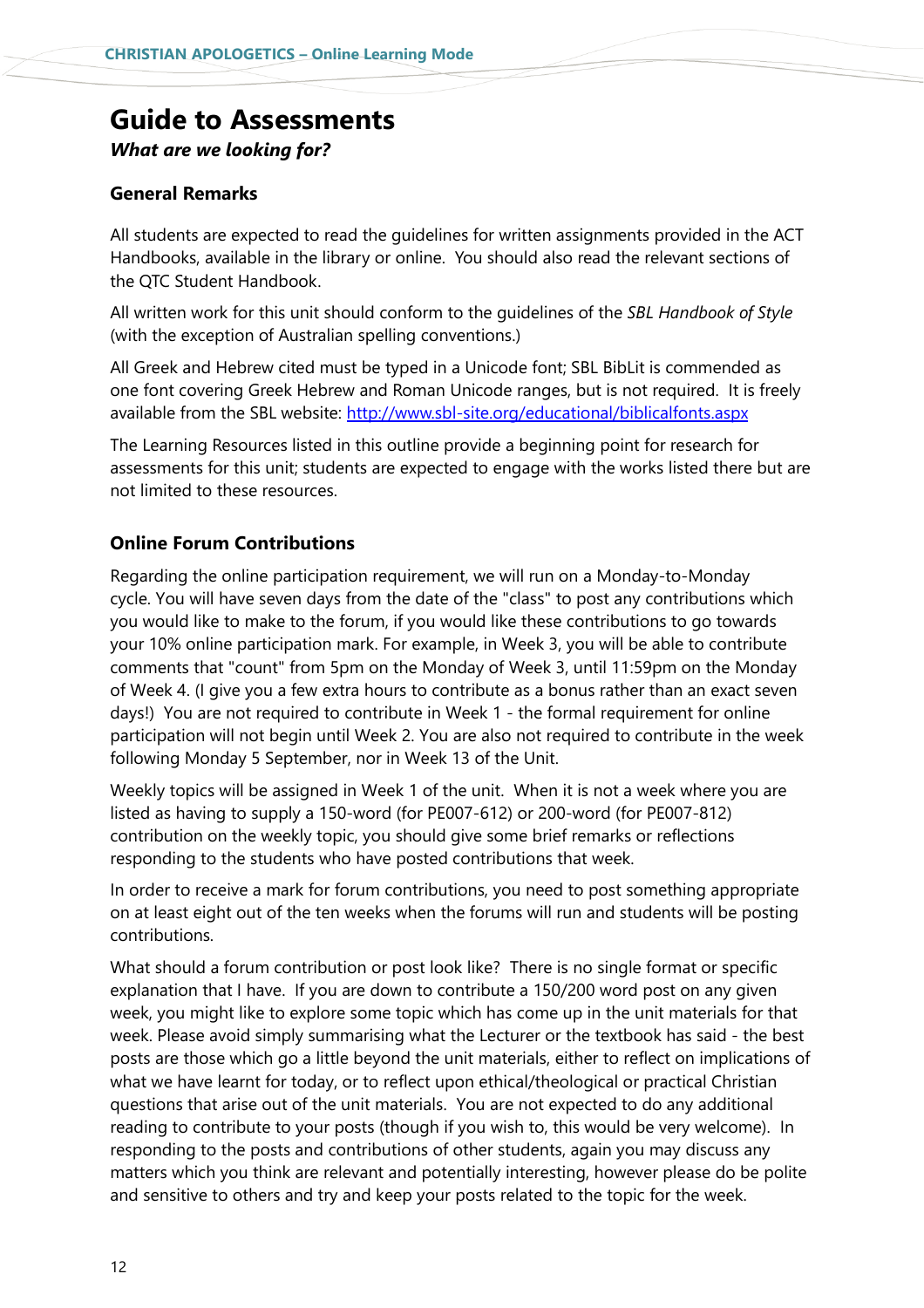Those contributing the 150/200 word posts each week should try if possible, to contribute their posts to Moodle by the Sunday evening of the weekly cycle, to allow other students at least three days to respond.

### **Research Essay**

In this unit we are looking for the research essay to offer a sustained persuasive argument. This involves several factors.

First, it requires you to have articulated a clear answer to the question—preferably one that you have written out in a sentence or two before you begin writing the essay. This answer should be clearly stated in the essay—often in the introduction, but certainly in the conclusion. Stronger essays are ones whose answers demonstrate one or more of: grasping the essence of the issues, offering something comprehensive, demonstrating a deeper understanding of the issues rather than one that, while accurate, is at a more introductory level, and showing an understanding of the implications of the answer.

Second, it requires you to offer evidence for your answer. There should be information in the essay that is relevant to the question, and which supports your answer. Some essays may also want to discuss evidence that could be used to reject your answer and show why it doesn't actually do that when understood correctly.

Third, it requires you to show how the evidence you include actually does support your answer. A common mistake students make is to include information—quotes, Scriptural passages or the like—and do nothing with them but to have them in the essay as though their significance for their answer is self-evident. It almost never is to the reader (however much it might be to the writer) without explicit commentary that takes the reader by the hand and explains how that information helps supports the case they are making.

Fourth, it requires you to try and persuade your reader that your answer is the correct one. Good apologetic essays don't treat the exercise as a case of 'show and tell'—where the idea is simply to get all the ideas and information out and the order in which they come doesn't matter. Instead, the writer thinks about how to organize their material so as to build a case for their answer in the most persuasive fashion they can.

Finally, it requires you to identify what material is critical for the type of question you are answering and show how this source stands behind your answer. The challenge in apologetics is that potentially there are a wide range of possible reasons to give the answers that you do—the teaching of Scripture, theological considerations, philosophical issues or the findings of reasoned argument, reflection upon the world—all could potentially be invoked to justify an answer, and better answers will demonstrate an awareness of when to invoke support from these different resources and the kind of resources that they can offer, as well as where they are limited. There should also be signs that you engaged with scholars and critics of your answer.

### **Take Home Exam**

The three tasks that comprise the take home exam are intended to assess your ability to do apologetics in practice. Most of the advice given for the research essay applies to the tasks involved in the take home exam, with three additional dimensions.

First, that the items need to be written in good popular prose rather than good academic prose. Vocabulary, sentence structure and the like should be chosen with a view to writing something that is easily read by an average reasonably well-educated reader.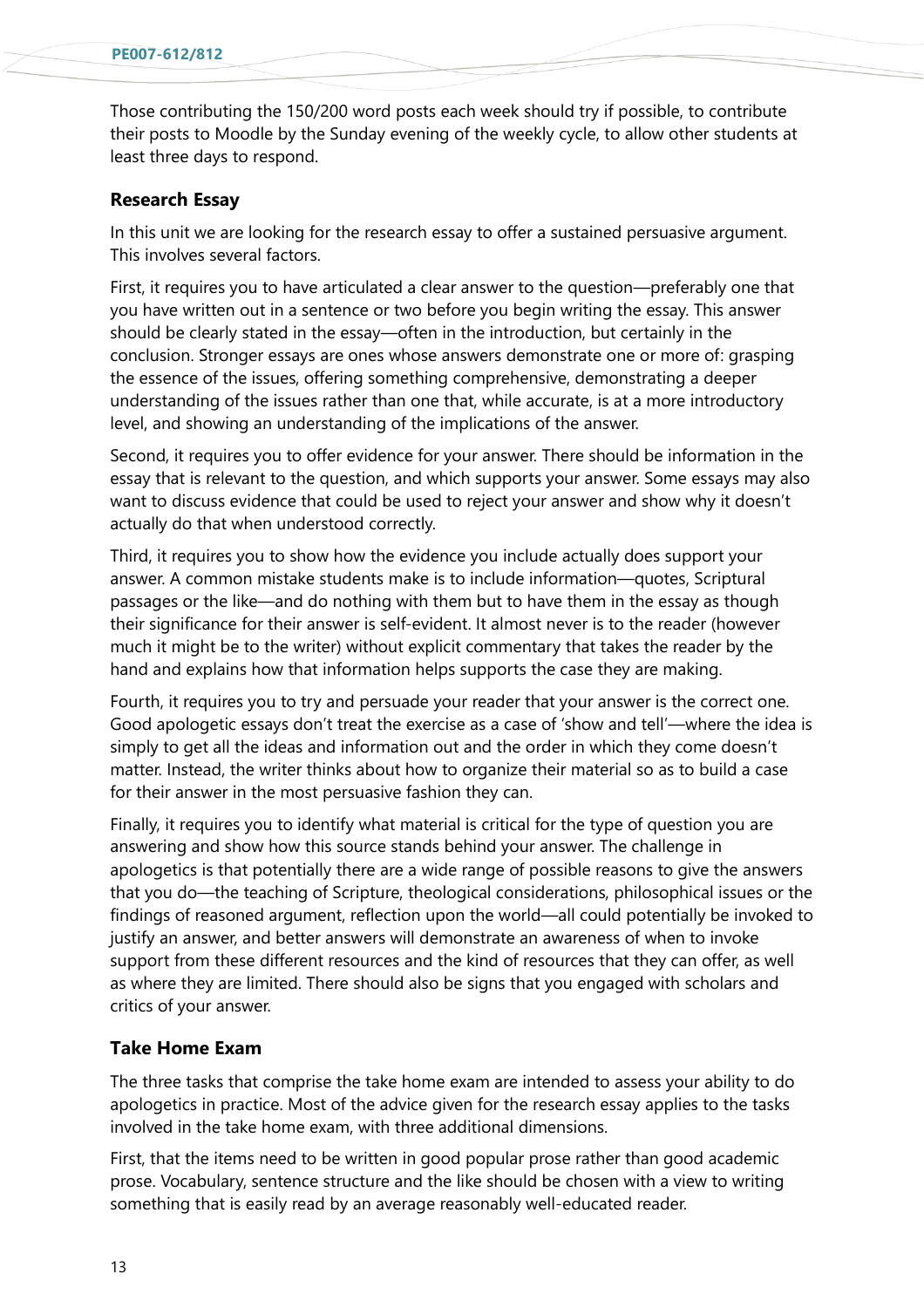Second, that each of the tasks involves a slightly different 'genre' of writing and a different audience. A letter to the editor, a blurb in a church bulletin, and an apologetic tract to be read by an interested seeker are all speaking to different audiences using slightly different 'rules' of persuasion. Identifying one's goals and the kind of arguments that will be persuasive to differing audiences is an important part of this task, one that demonstrates your ability to not simply grasp the theory of apologetics but also your proficiency with the practical task.

Finally, that this task remains an essentially academic exercise, and so while there needs to be a serious attempt made to produce an actual piece of writing along the lines set, nonetheless the main focus will be on the content of the argument rather than the rhetorical and polemical constructions used to drive the arguments home. Most words should be used for offering apologetic arguments rather than communication devices that harness minimal actual apologetic content.

Even though the answers in your Take Home Exam refer to non-academic scenarios, you are still required to provided references as usual (as this exam is still an academic exercise). You will need to cite a reasonable number of sources, but it won't be as many as research essays should have.

All direct quotations in your answers from books and articles should be footnoted, but there is no need to footnote the lectures. As is the case with a formal on-site exam, lecture notes and audio recordings of lectures should not ordinarily be footnoted or included in the list of 'Works Cited' of a Take-Home Exam.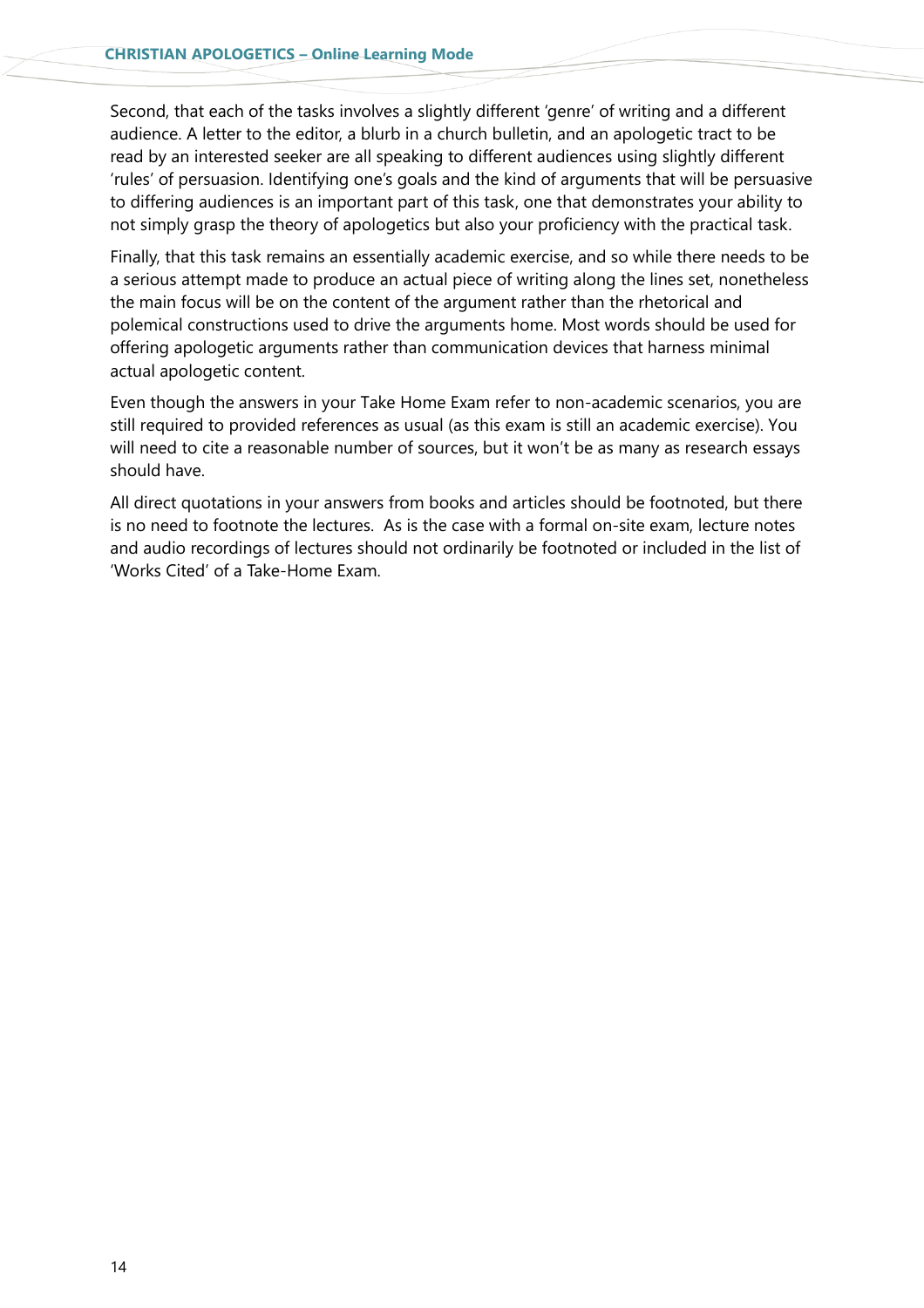## **Learning Resources**

### **ESSENTIAL REFERENCES – STUDENT MUST BUY BOTH THESE BOOKS**

There are two essential references for this unit which students **DO need to buy.**

QTC library has 2 print copies of both textbooks and also has them as eBooks, but only one person at a time can be using the eBook copy. Therefore, you will very likely need your own copy (print or electronic) in order to complete the readings and participate in forum discussions every week. Students can order print textbooks through the QTC Library or source their own print textbooks through places such as Koorong, Book Depository. Students may also choose to buy their own eBook copies through Koorong, Amazon Kindle, Logos, Accordance etc.

Students may also find specific items from the other references section sufficiently valuable to them to warrant purchase.

- 1. Cowan, S. B. ed. *Five Views on Apologetics.* Counterpoints Grand Rapids, MI: Zondervan, 2000. [available as an eBook for one user at a time through EBSCO and ProQuest, accessed through QTC Library]
- 2. Groothuis, D. Christian Apologetics: A Comprehensive Case for Biblical Faith. 1<sup>st</sup> ed. Downers Grove, IL: IVP Academic, 2011. [available as an eBook on Perlego accessed through QTC Library]

[NOTE: the 2<sup>nd</sup> edition of Groothuis was published in April 2022. Students are encouraged to purchase the 2<sup>nd</sup> edition text of Groothuis as an excellent resource for the future, but the online material for the 2022 class will be based on the  $1<sup>st</sup>$  edition, which you can purchase in print or access as an eBook through the Library]

### **OTHER REFERENCES**

### **Key references:**

Campbell-Jack, C. et al., eds. *New Dictionary of Christian Apologetics.* Leicester: IVP, 2006. [available as an eBook on ProQuest accessed through QTC Library]

Craig, W. L. *Reasonable Faith: Christian Truth and Apologetics*. 3rd ed. Wheaton, IL: Crossway, 2008. [available as an eBook on Perlego accessed through QTC Library]

### **Section A: Apologetics and the Nature of Truth**

Denis, Alexander, ed. *Can We be Sure about Anything? : Science, Faith and Postmodernism.*  Leicester: Apollos, 2005. [available as an eBook on archive.org]

Cowan, S. B., ed. *Five Views on Apologetics.* Grand Rapids, MI: Zondervan, 2000. [available as an eBook on Perlego accessed through QTC Library]

Dulles, A. R., A History of Apologetics. 2<sup>nd</sup> ed. San Francisco, CA: Ignatius Press, 2005. [available as an eBook on archive.org]

Edgar W. *Reasons of the Heart; Recovering Christian Persuasion.* 2nd ed. Phillipsburg, NJ: P&R, 2003.  $1^{st}$  edition available as an eBook on archive.org]

Fesko, J. V. *Reforming Apologetics: Retrieving the classic Reformed approach to defending the faith*. Grand Rapids, MI: Baker, 2019. [available as an eBook on Perlego accessed through QTC Library]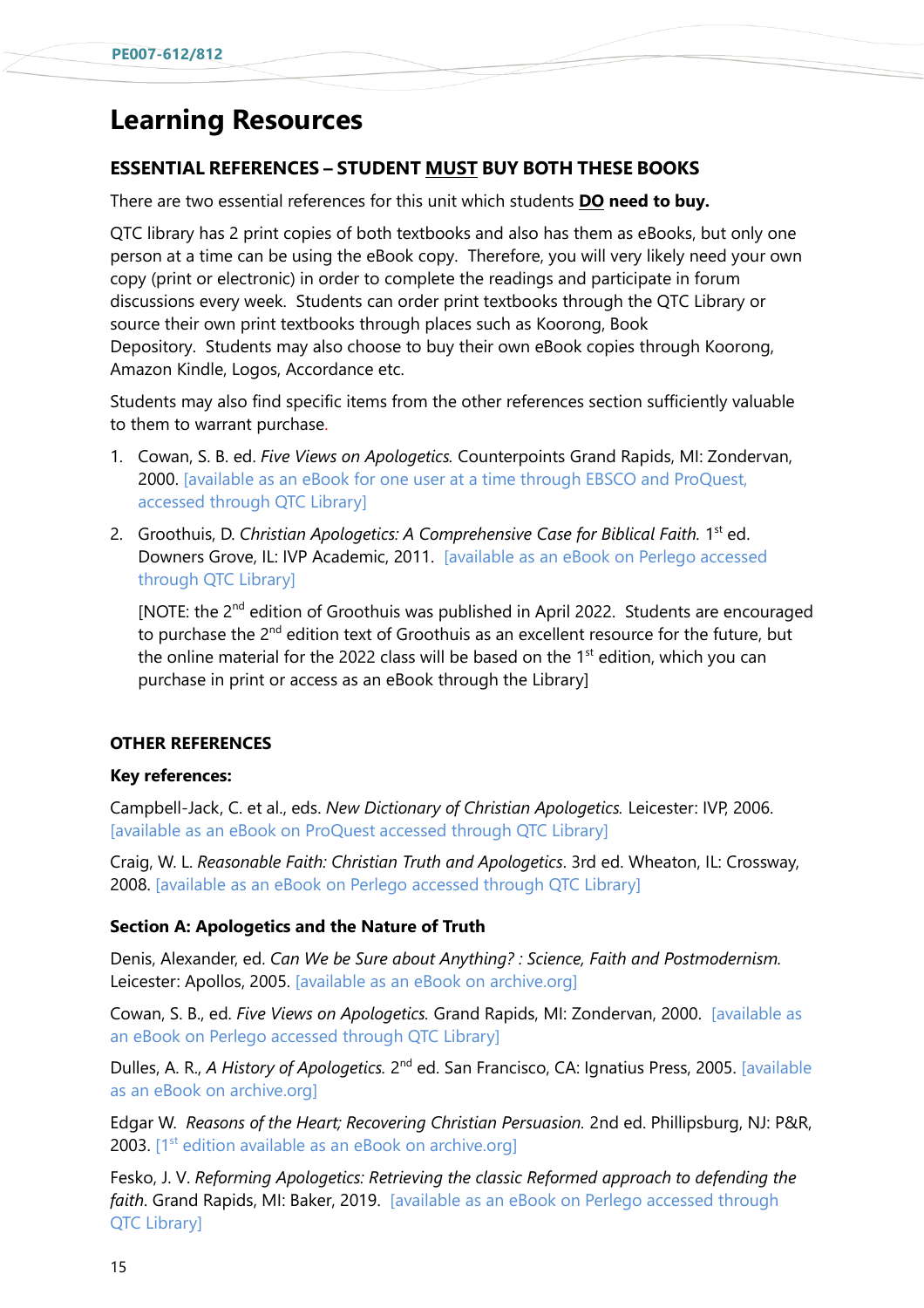Oliphint, K. S. *Covenantal Apologetics: Principles and Practice in Defense of Our Faith.*  Wheaton, IL: Crossway, 2013. [available as an eBook on Perlego accessed through QTC Library]

Oliphint, K. S., L. G. Tipton, eds., *Revelation and Reason: New Essays in Reformed Apologetics.*  Phillipsburg, NJ: P&R, 2007.

Oliphint, K. S. *The Battle Belongs to the Lord: The Power of Scripture for Defending our Faith.*  Phillipsburg, NJ: P&R, 2003.

Sire, J. W. *Why Good Arguments Often Fail: Making a More Persuasive Case for Christ.* Downers Grove, IL: IVP, 2006. [available as an eBook on archive.org]

Stackhouse, J. G. *Humble Apologetic: Defending the Faith Today.* Oxford: Oxford University Press, 2002. [available as an eBook through ProQuest, accessed through QTC Library]

Taylor, J. *Introducing Apologetics: Cultivating Christian Commitment.* Grand Rapids, MI: Baker Academic, 2006. [available as an eBook on Perlego accessed through QTC Library]

### **Section B: Critiques of the Christian Faith**

Astley, J., *et al.*, *Problems in Theology: Science and Religion.* London: T & T Clark, 2004.

Barnett, P. *Finding the Historical Christ.* Grand Rapids, MI: Eerdmans, 2009. [available as an eBook on archive.org]

Copan, P. and W. L. Craig, *Contending with Christianity's Critics: Answering New Atheists & Other Objectors*. Nashville, TN: Broadman and Holman Academic, 2009. [available as an eBook on Perlego accessed through QTC Library]

Demski, W. A. and J. M. Kushiner, eds., *Signs of Intelligence: Understanding Intelligent Design.*  Grand Rapids, MI: Brazos, 2001. [available as an eBook on archive.org]

Dickson, J. *The Christ Files: How Historians Know What They Know About Jesus.* Grand Rapids, MI: Zondervan, 2010 [available as an eBook through ProQuest, accessed through QTC Library]

Falk, D. R. *Coming to Peace with Science: Bridging the Worlds Between Faith and Biology.*  Downers Grove, IL: IVP, 2004. [available as an eBook through EBSCO, accessed through QTC Library]

Hunter, C. M. *Darwin's God: Evolution and the Problem of Evil.* Grand Rapids, MI: Brazos, 2001. [available as an eBook on archive.org]

Johnson, P. The Wedge of Truth: Splitting the Foundations of Naturalism. Downers Grove, IL: IVP, 2000. [available as an eBook on archive.org]

Kaiser, W. C. Jr. *The Old Testament Documents: Are They Reliable and Relevant?* Downers Grove, IL: IVP, 2001. [available as an eBook on archive.org]

Keller T. *The Reason for God: Belief in an Age of Scepticism.* New York: Penguin, 2008. [available as an eBook on Perlego accessed through QTC Library] [also available as an eBook on archive.org]

McGrath, A. and McGrath, J. C. *The Dawkins Delusion? Atheist Fundamentalism and the Denial of the Divine.* Downers Grove, IL: IVP, 2004. [available as an eBook on Perlego accessed through QTC Library]

Minich, Joseph. *Enduring Divine Absence: The Challenge of Modern Atheism*. Moscow, ID: Davenant Press, 2018.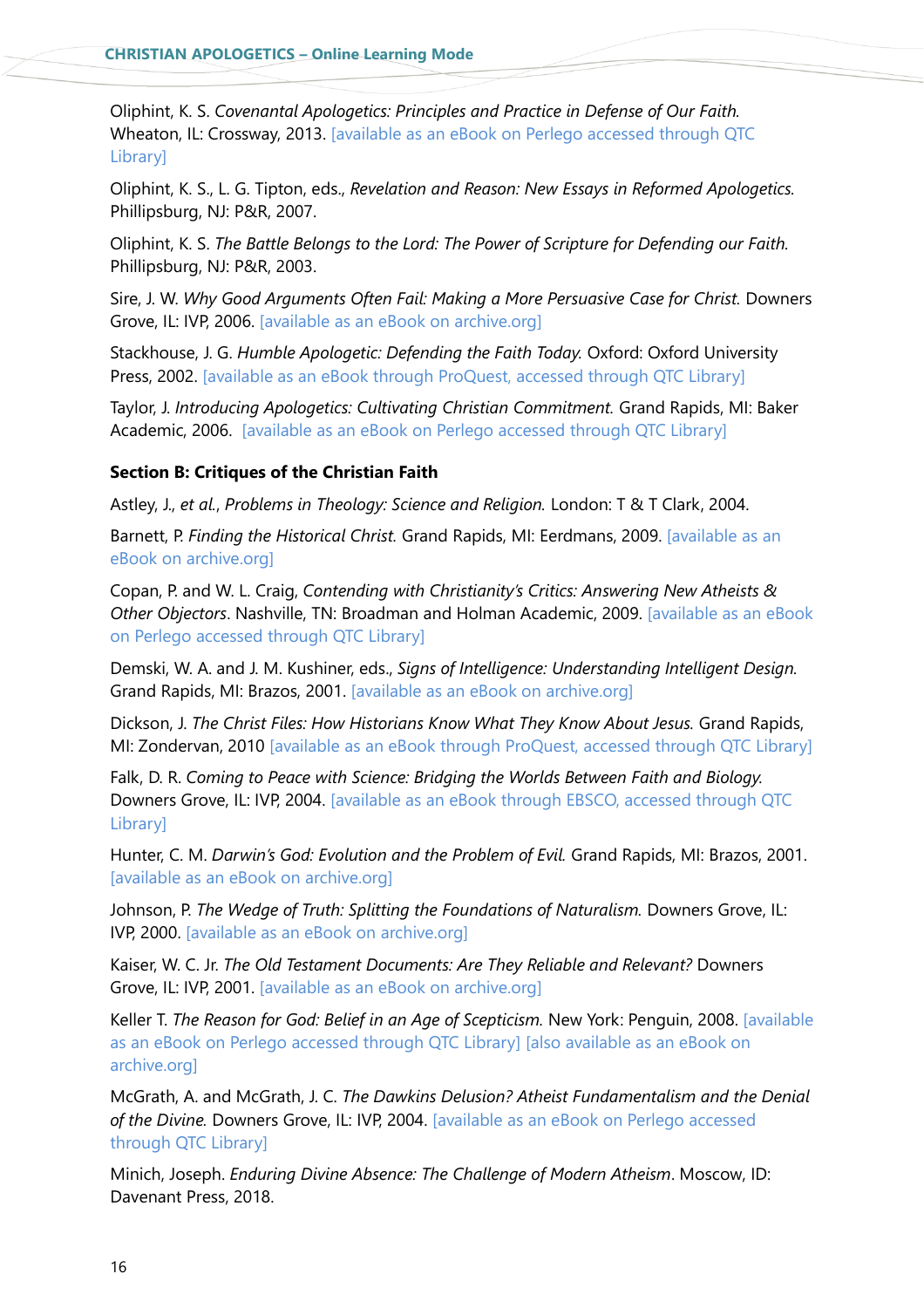Moreland, J. P. *Scientism and Secularism: Learning to respond to a dangerous ideology*. Wheaton: Crossway, 2018. [available as an eBook through ProQuest, accessed through QTC Library]

Pearcey, N. R. Love Thy Body: Answering Hard Questions about Life and Sexuality. Grand Rapids, MI: Baker, 2018.

Samples, K. R. *World of Difference, A: Putting Christian Truth-Claims to the Worldview Test.*  Grand Rapids, MI: Baker, 2007. [available as an eBook through ProQuest, accessed through QTC Library]

Stackhouse, J. G. Jr. *Can God Be Trusted? Faith and the Challenge of Evil.* 2nd ed. Downers Grove, IL: IVP, 2008. [available as an eBook through ProQuest, accessed through QTC Library]

### **Section C: Alternatives to Christian Belief**

Baggini, J. *Atheism: A Very Short Introduction.* Oxford: Oxford University Press, 2003. [available as an eBook on archive.org]

Clifford, R. and Johnson, P. *Jesus and the Gods of the New Age: Communicating Christ in Today's Spiritual Supermarket.* Oxford: Lion, 2001.

Dickson, J. *A Spectator's Guide to World Religions: An Introduction to the Big Five.* Sydney, NSW: Blue Bottle Books, 2004.

Glaser, I. *The Bible and Other Faiths, Christian Doctrine in Global Perspective.* Downers Grove, IL: IVP, 2004. [available as an eBook through ProQuest, accessed through QTC Library]

Green, M. *But Don't All Religions Lead to God?: Navigating the Multi-faith Maze.* Leicester: IVP, 2002. [available as an eBook through ProQuest, accessed through QTC Library]

Hart, K. *Postmodernism: A Beginner's Guide.* Oxford: Oneworld Publications, 2004. [available as an eBook on Perlego accessed through QTC Library]

Johnson, E. L. and Stanton, S. L., eds. Psychology and Christianity: Five Views. 2<sup>nd</sup> ed. Downers Grove, IL: IVP, 2000. [available as an eBook on Perlego accessed through QTC Library]

Netland, H. *Encountering Religious Pluralism: The Challenge to Christian Faith & Mission.*  Downers Grove, IL: IVP, 2001. [available as an eBook on archive.org]

Smart, S. *A Spectator's Guide to Worldviews: Ten Ways of Understanding Life Five.* Sydney, NSW: Blue Bottle Books, 2007.

### **Classics:**

Athanasias. *Contra gentes and de incarnatione.* Edited by Robert W. Thomson. Translated by Robert W. Thomson. Oxford: Clarendon, 1971. [This book inlcudes contra gentes which is often translated in English as Against the Gentiles] [available as an eBook on archive.org]

Aquinas. *Summa Theologica.* Translated by the Fathers of the English Dominican Province. Milton Keynes: Authentic Media, 2012. [this series of ebooks is available through the QTC Library Catalogue]

Bush, L. R. ed. *Classical readings in Christian apologetics, A.D. 100-1800*. Grand Rapids, MI: Zondervan, 1983. [available as an eBook on archive.org]

Hume. *An Enquiry Concerning Human Understanding.* Oxford World's Classics. Edited by Peter Millican*.* Oxford: Oxford University Press, 2007. [available as an eBook through ProQuest, accessed through QTC Library]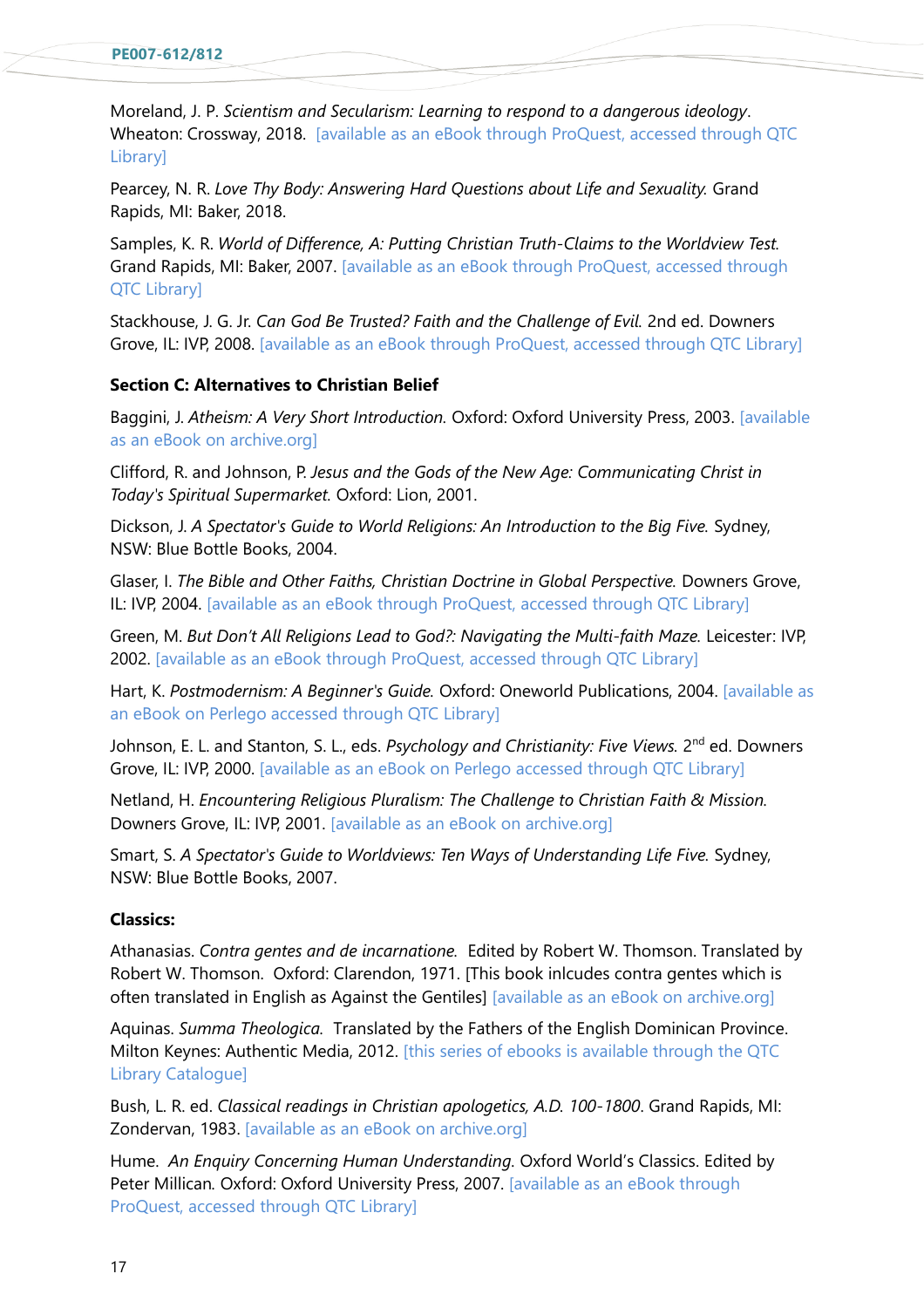Lewis, C. S. *Miracles: A Preliminary Study.* London: Geoffrey Bles, 1948. [available as an eBook on archive.org]

Lewis, C. S. *The Abolition of Man.* New York: Macmillan, 1975, 1st Published 1947. [available as an eBook on archive.org]

McGrath, A. E. *Bridge-building: Effective Christian Apologetics.* Leicester: IVP, 1992.

Montgomery, J. W. *Faith Founded On Fact: Essays in Evidential Apologetics.* Nashville, TN: Thomas Nelson, 1978. [available as an eBook on archive.org]

Newbigin, L. *Truth to Tell: The Gospel as Public Truth.* Grand Rapids, MI: Eerdmans, 1991.

Richardson, A. *Christian Apologetics.* London: S.C.M., 1955.

Schaeffer, F. *The God Who is There: Speaking Historic Christianity into the Twentieth Century.*  Downers Grove, IL: IVP, 1998. [available as an eBook on Perlego accessed through QTC Library]

Van Til, Cornelius, ed. *The Defense of the Faith*. 4<sup>th</sup> ed. Phillipsburg: P&R, 2008. [3<sup>rd</sup> ed. available as an eBook on archive.org]